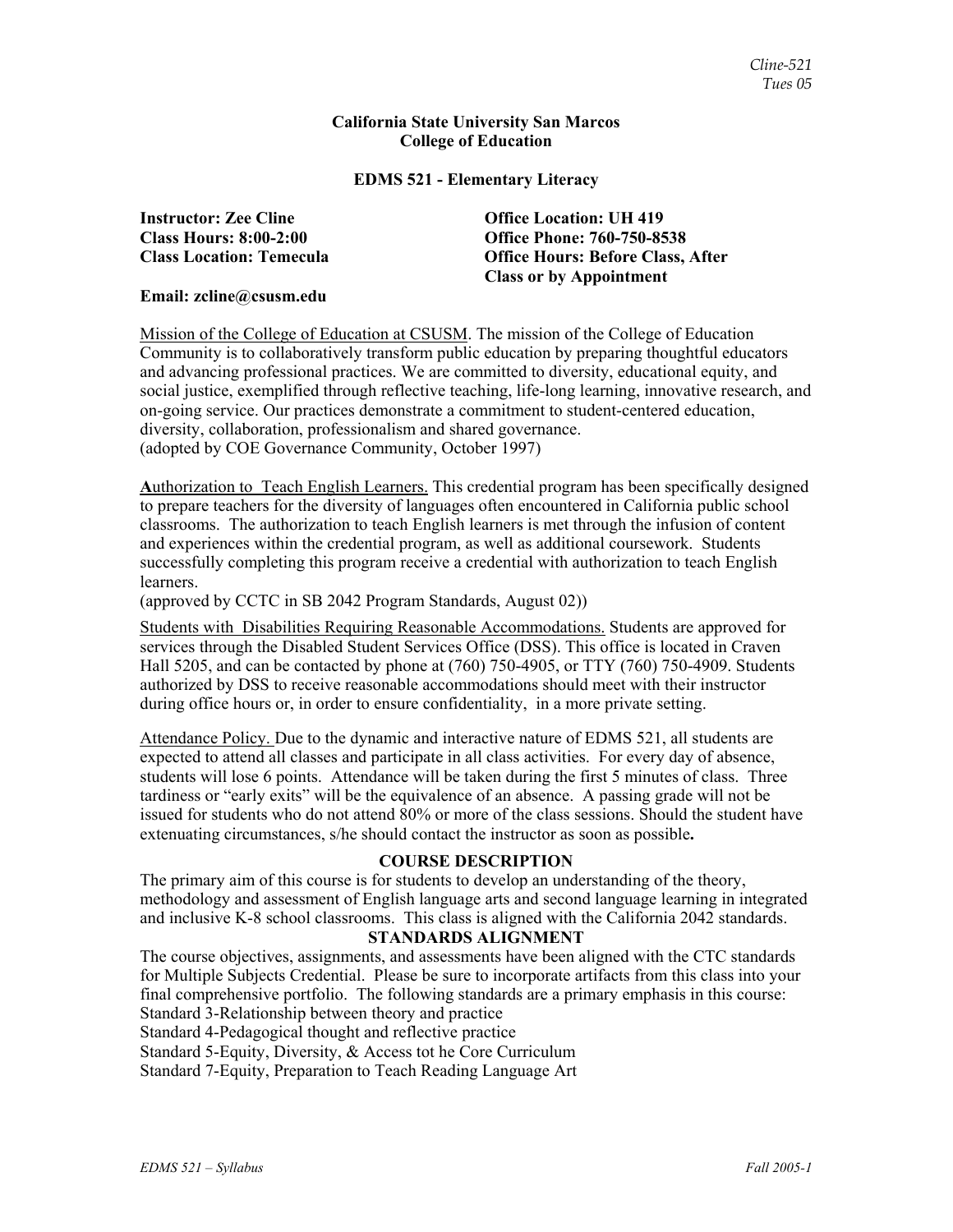## **OBJECTIVES**

## **KNOWLEDGE**

Teacher candidates will:

- gain an understanding of how a first and second language is acquired.
- gain an understanding of the reading process and its relationship to thought, language and learning.
- gain an understanding of how people learn to read and write in their first and second language
- become familiar with current approaches to the teaching of reading and writing and the theoretical bases of such approaches.
- become familiar with current approaches to the teaching of reading and writing in culturally and linguistically diverse elementary school classrooms
- become familiar with classroom diagnostic techniques and evaluation procedures.
- become familiar with current approaches to the teaching of reading and writing to children with special learning needs

## **SKILLS**

Teacher candidates will:

- become sensitive observers of children's language using behaviors.
- analyze children's reading and writing behavior as a basis for making instructional decisions
- translate the results of formal and informal assessment of children's reading and writing behaviors into instructional plans
- develop the ability to select appropriate materials and instructional strategies to meet the individual needs of students
- learn how to organize the classroom for teaching reading and writing to culturally and linguistically diverse populations.

## **ATTITUDES AND VALUES**

Teacher candidates will:

- develop an appreciation for the natural language abilities children possess for processing and producing print
- develop an appreciation for the need and value of integrating reading and writing into all areas of the curriculum
- affirm the importance of a rich environment for developing an effective language arts program.
- develop a sensitivity to and appreciation for culturally and linguistically diverse learners.
- develop a sensitivity to and appreciation for children with special learning needs
- develop an appreciation for the importance of reading and writing for their own personal and professional growth
- develop a respect for each student, his/her abilities and background and the student's right to instruction that meets his or her individual needs.

## **REQUIRED TEXTS:**

Clay, M. (1993). *An Observation Survey of Early Literacy Achievement*. Heinemann.

Tompkins, G.E. (2001). *Literacy for the 21st Century: A Balanced Approach, 4th Edition.* Prentice Hall

Zarrillo, J. J. (2002). *Ready for RICA: A test preparation guide for California's Reading Instruction Competence Assessment*. Merrill Prentice Hall (Packaged as one)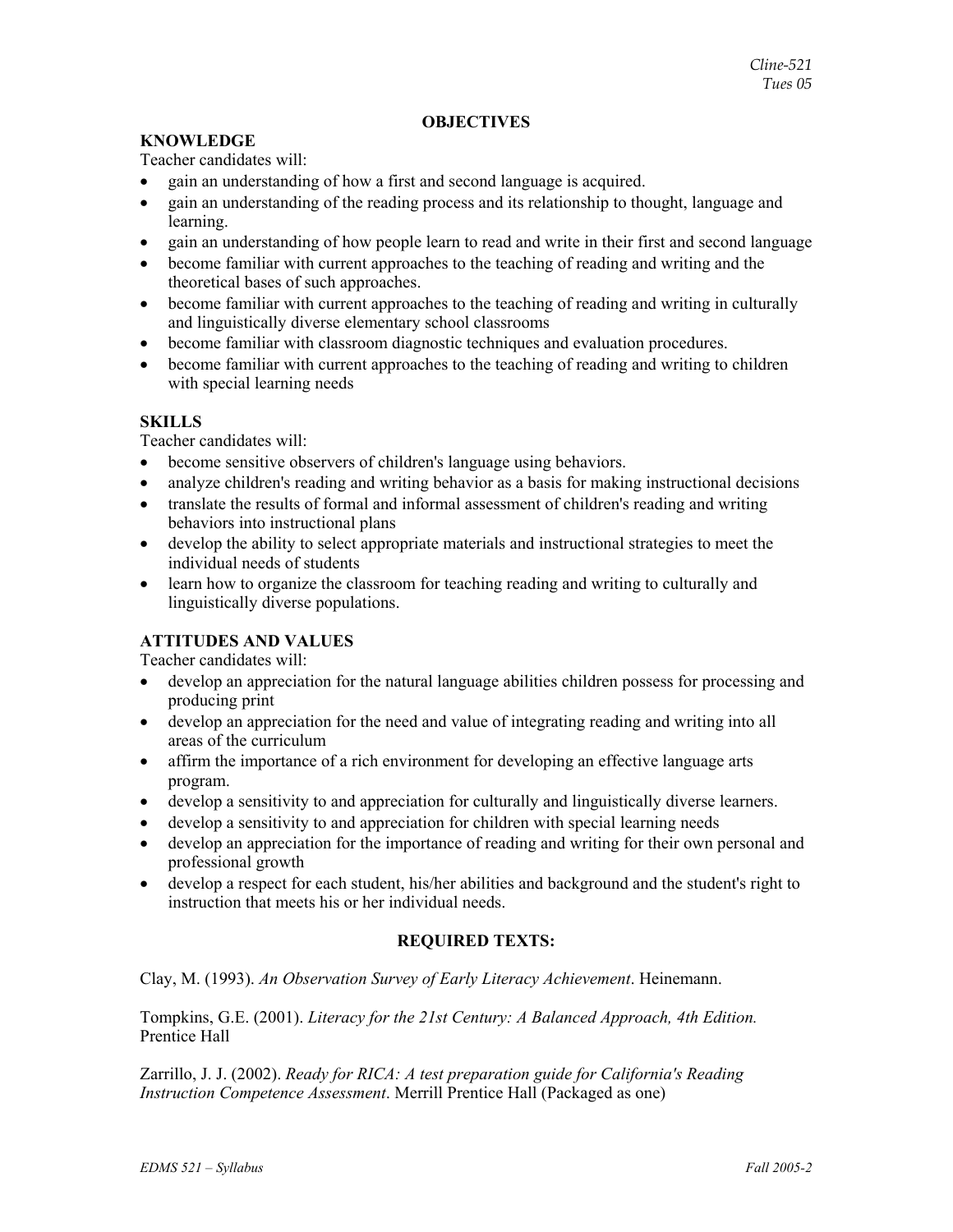## **Course Requirements**

All students are expected to participate in class activities and demonstrate reflective learning. It is important that students are well prepared for course sessions by completing the readings and assignments scheduled before the class meeting. Unless otherwise negotiated with the instructor, all assignments are to be handed in on the due date. **Assignments not handed-in on due date will lose 10% of earned credit per day.** Assignments should be typed and double-spaced .

| • Field Observations           | 35 points |
|--------------------------------|-----------|
| • Reading Strategy Lesson Plan | 35 points |
| • Primary Case Study           | 30 points |

### **Grading**

- A 96–100 A- 90–95
- B+ 89-87
- B 86-83
- B- 80–82
- C+ 77-79
- $\begin{array}{cc} \text{C} & 73-76 \\ \text{C} & 70-73 \end{array}$
- $70 73$

## **TEACHER PERFORMANCE EXPECTATIONS (TPE) COMPETENCIES**

This course is designed to help teachers seeking the Multiple Subjects Credential to develop the skills, knowledge, and attitudes necessary to assist schools and district in implementing an effective programs for all students. The successful candidate will be able to merge theory and practice in order to realize a comprehensive and extensive educational program for all students. The following TPE's are addressed in this course:

TPE 1a-Subject Specific Pedagogical Skills for MS Teaching TPE 4-Making Content Accessible

## **Task Stream, TPE's, and Assignments**

TPE Reflective Writing for Task Stream:

This course requires that you address the TPE's listed above for your Task Stream Electronic Portfolio. You will address these TPE's by completing course assignments. Completion of the course assignments includes submitting them in the appropriate format to your electronic portfolio. Assessment of your TPE's is directly related to the assessment of your course assignments. You will write summary reflections to be submitted, responded to, and archived via Task Stream.

## http://lynx.csusm.edu/coe/eportfolio/index.asp

This will take you to the CSUSM COE website where you can get help with how to create your electronic portfolio and information on the required elements.

http://www.taskstream.com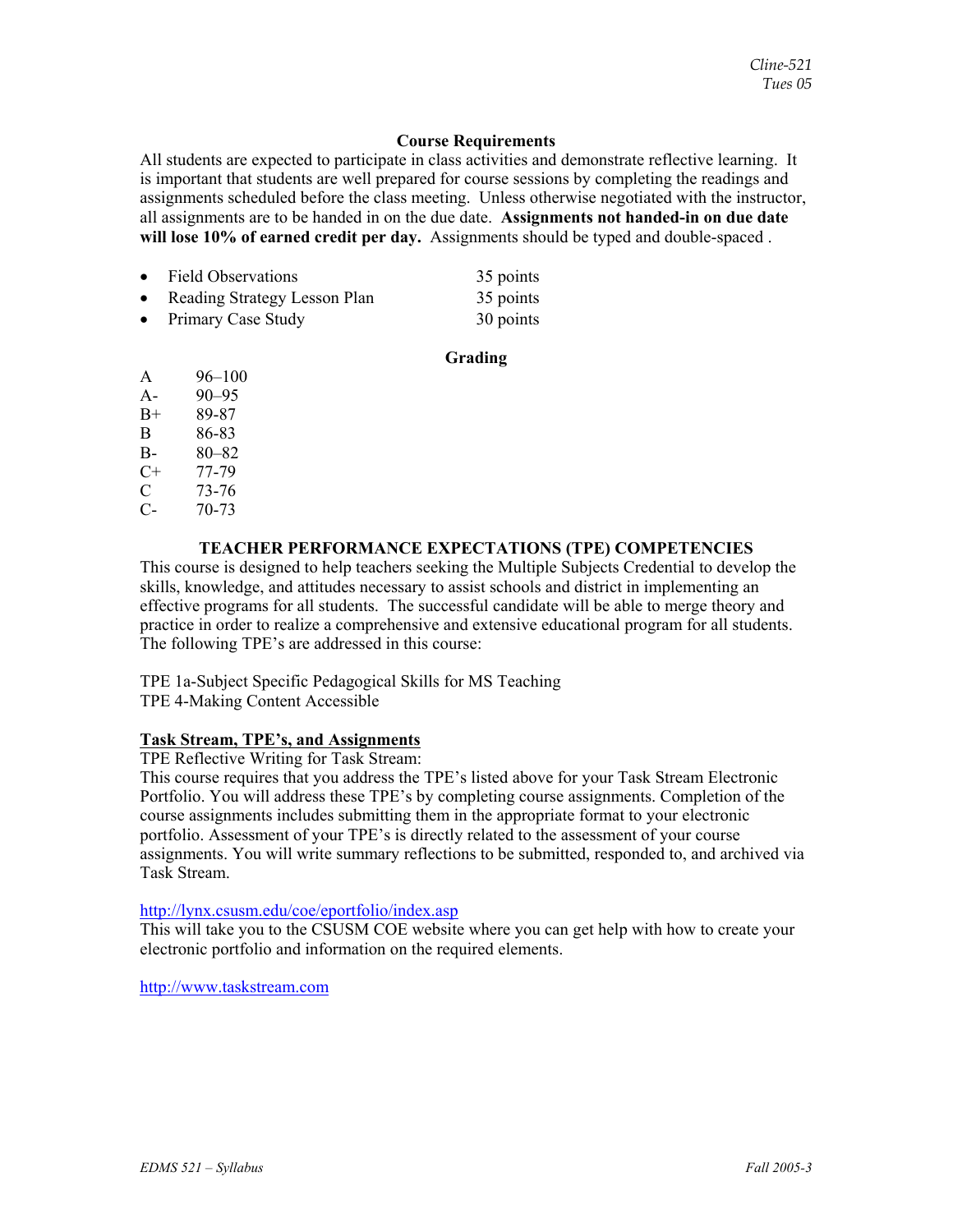This is the TaskStream home page where you will register for Taskstream and return to when working on your electronic portfolio

## **ASSIGNMENTS:**

#### **Field Experience Observation Guide and TPE Reflection (35 pts)**

#### *Observation Guides*

When you are observing/participating in classrooms **BEFORE** you begin student teaching, please look for and write down your observations in the following areas. Jot down brief notes about the kinds of activities teachers and students are engaged in and your own reactions. Be sure to write observations and not judgments.

(Example:

Observation: Teacher taught "B"sound Students wrote words beginning with "B" Judgment: Teacher did a good job teaching "B" sound.

Please note: If you don't see something in your classroom, visit another class or grade level.

#### **For each observation topic, please be sure to include: Topic, Date/time, Place (school/grade/classrooms), Activity, Reflective notes**

Example:

**Topic**: Phonics Instruction **Date/Time** 9/7/98 9:00-10:00

**Place** (school/grade/classrooms) Discovery Elementary, Monolingual 1<sup>st</sup> grade **Activity**: Teacher taught "B"sound using alphabet cards and the pocket chart. Students wrote words beginning with B then illustrated the following-bird, ball, balloon, and boat. **Reflective Notes:** The teacher did a good job being inclusive with all students. Accommodations were made for second language learners when the teacher used some word that were close cognates (ball-bola) to help the students make connections. I noticed that one of the children who has trouble focusing was seated next to the teacher. She was very effective in selecting children to participate in order to ensure that the students did not get out of hand. I would modify this lesson in order to help English learners by using some cognates in Spanish and showing the students how beginning sounds work in their language.

Please do one observation sheet for each of the areas of the RICA Notebook using the form provided.

- Phonemic Awareness
- Concepts About Print
- Phonics Instruction
- Spelling Instruction
- Reading Comprehension-Narrative
- Supporting Reading through Oral and Written Language Development
- Vocabulary Development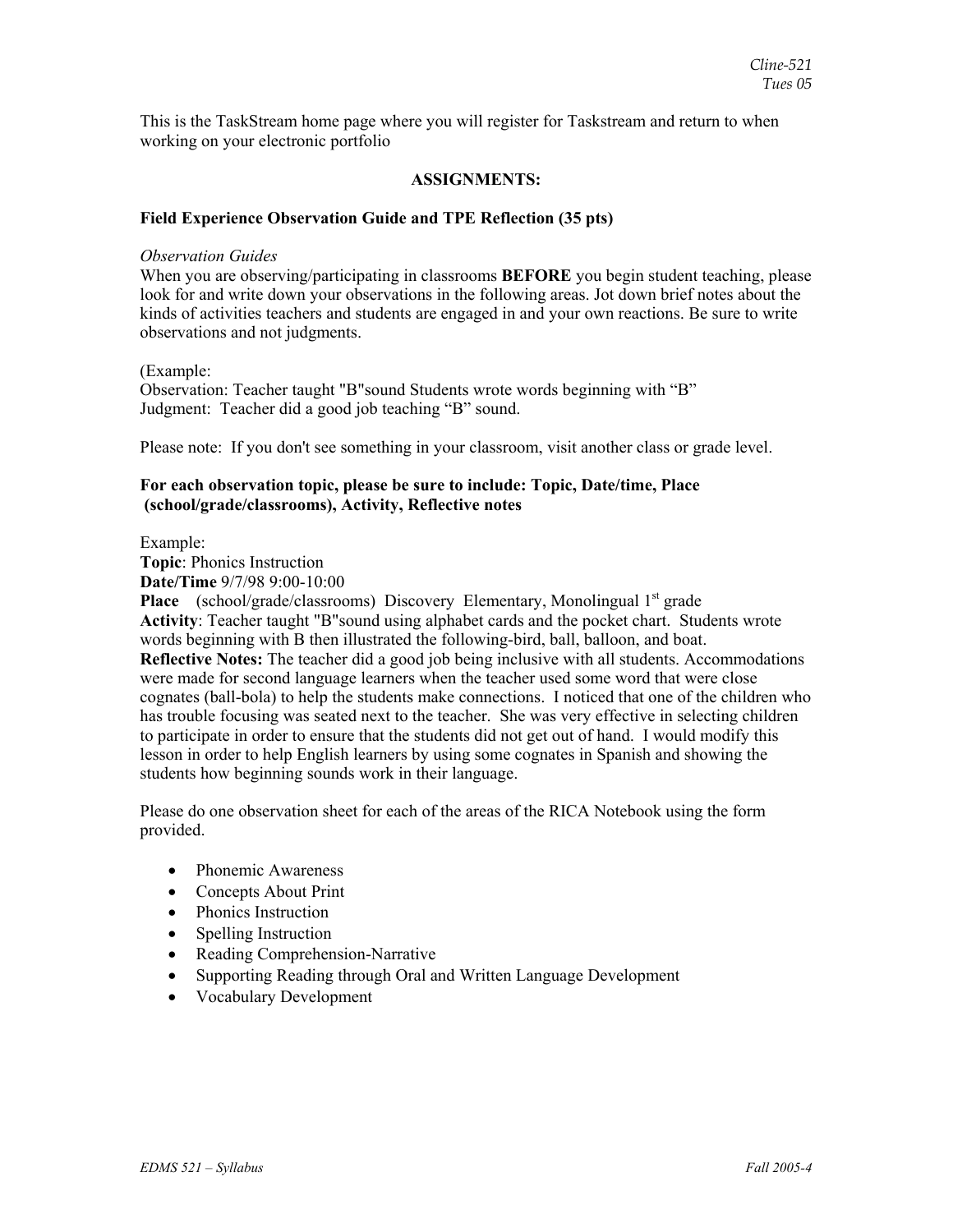## **Observation Guide TPE Reflection**

Please read TPE 1A and write a reflection that elaborates on your learning and mastery of this TPE. The reflection should be at least 2 paragraphs in length and include evidence that you have a grasp of Subject-Specific Pedagogical Skill for MST in the area of teaching Reading-Language Arts. In order for the assignment to be complete, students must post their observation sheets and reflections it to their Task Stream Account after it is returned with the comment: **Ready to Post**

## *TPE 1A: Subject-Specific Pedagogical Skills for Multiple Subject Teaching Assignments*

## *Teaching Reading-Language Arts in a Multiple Subject Assignment*

*Candidates for a Multiple Subject Teaching Credential demonstrate the ability to teach the stateadopted academic content standards for students in English-Language Arts (K-8). They understand how to deliver a comprehensive program of systematic instruction in word analysis, fluency, and systematic vocabulary development; reading comprehension; literary response and analysis; writing strategies and applications; written and oral English Language conventions; and listening and speaking strategies and applications. They know how to strategically plan and schedule instruction to ensure that students meet or exceed the standards. Candidates create a classroom environment where students learn to read and write, comprehend and compose, appreciate and analyze, and perform and enjoy the language arts. They understand how to make language (e.g., vocabulary, forms, uses) comprehensible to students and the need for students to master foundational skills as a gateway to using all forms of language as tools for thinking, learning, and communicating. They understand how to use instructional materials that include a range of textual, functional and recreational texts and how to teach high quality literature and expository text. They understand that the advanced skills of comprehending narrative and informational texts and literary response and analysis, and the creation of eloquent prose, all depend on a foundation of solid vocabulary, decoding, and word-recognition skills.* 

*Candidates teach students how to use visual structures such as graphic organizers or outlines to comprehend or produce text, how to comprehend or produce narrative, expository, persuasive and descriptive texts, how to comprehend or produce the complexity of writing forms, purposes, and organizational patterns, and how to have a command of written and oral English-language conventions. They know how to determine the skill level of students through the use of meaningful indicators of reading and language arts proficiency prior to instruction, how to determine whether students are making adequate progress on skills and concepts taught directly, and how to determine the effectiveness of instruction and students' proficiency after instruction.*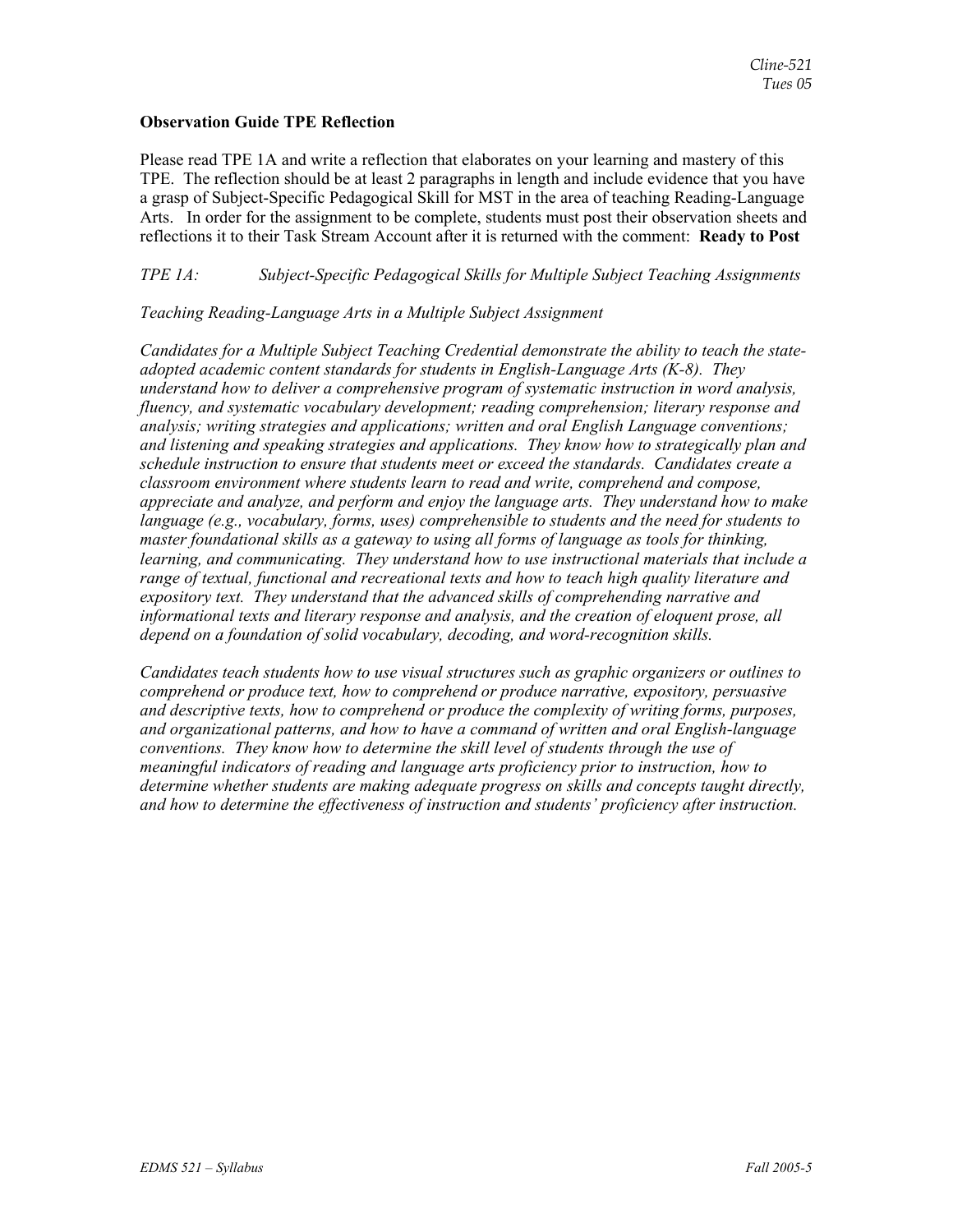| <b>Topic</b>                    |                                   |
|---------------------------------|-----------------------------------|
| Date/Time                       |                                   |
| Place (school/grade/classrooms) |                                   |
| Activity                        | <b>Reflective Notes to Myself</b> |
|                                 | The Teacher:                      |
|                                 |                                   |
|                                 |                                   |
|                                 |                                   |
|                                 |                                   |
|                                 |                                   |
|                                 |                                   |
|                                 |                                   |
|                                 |                                   |
|                                 |                                   |
|                                 |                                   |
|                                 | I noticed:                        |
|                                 |                                   |
|                                 |                                   |
|                                 |                                   |
|                                 |                                   |
|                                 |                                   |
|                                 |                                   |
|                                 |                                   |
|                                 | I would modify:                   |
|                                 |                                   |
|                                 |                                   |
|                                 |                                   |
|                                 |                                   |
|                                 |                                   |
|                                 |                                   |
|                                 |                                   |
|                                 |                                   |
|                                 |                                   |
|                                 |                                   |
|                                 |                                   |
|                                 |                                   |
|                                 |                                   |

# **Field Experience Observation Form**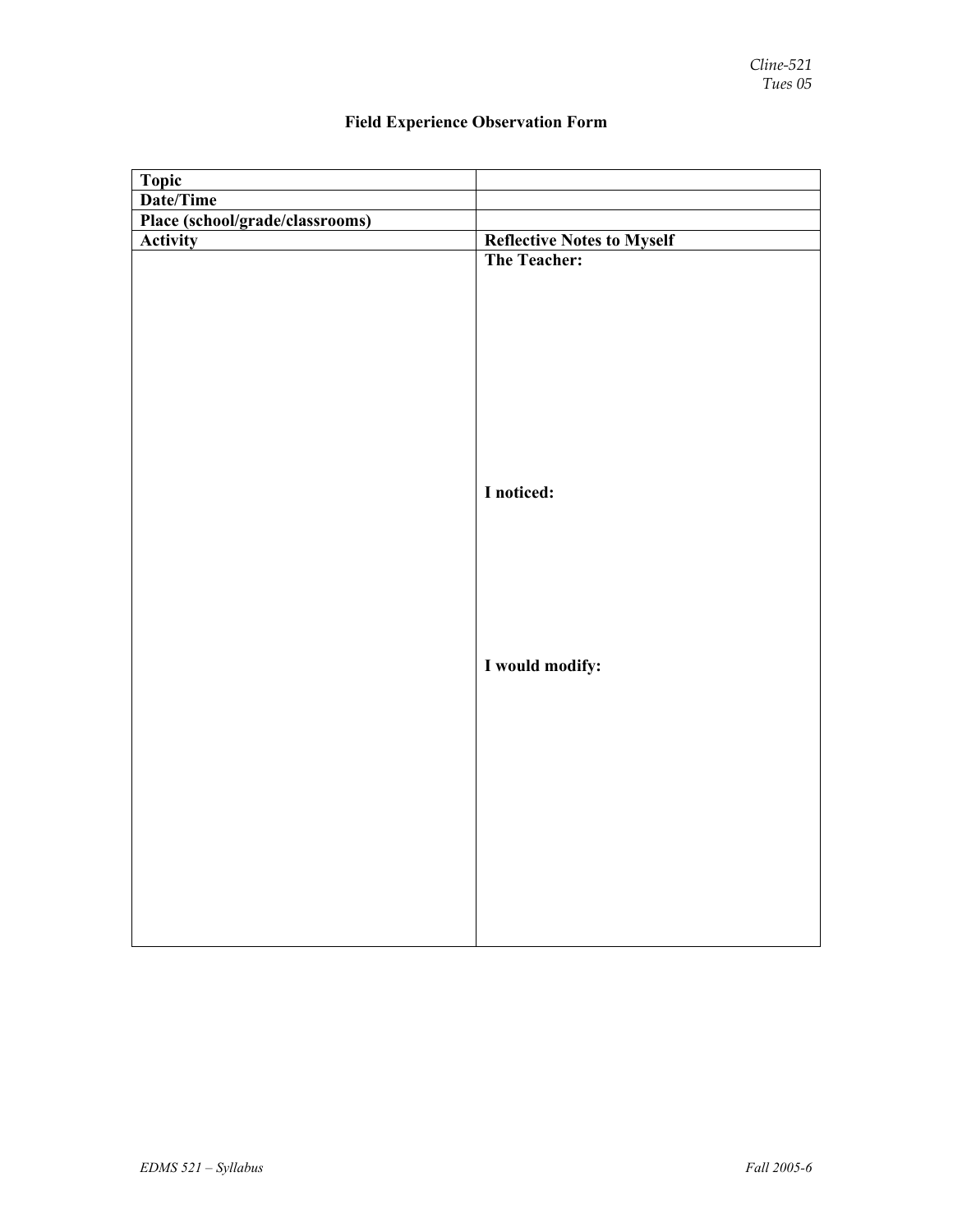### **Reading Strategy Lesson Plan (35 pts)**

You will write and present a reading strategy lesson plan for a small group activity that takes into account student needs. They can be mini-lessons, direct instruction, inquiry, or any format you choose. Make your lesson active, interesting, fun and meaningful. Because lesson planning may be unfamiliar to some of you, but is so important to teaching, you will learn how to write a language arts lesson plan in class. Choose a reading standard for your grade level to guide your objectives. Sample lessons include:

- Monitoring Reading
- Comprehension
- Content area reading
- Phonics
- Phonemic Awareness
- Organizing information while you read
- Relating what you are reading to what you already know
- Finding the main idea of a story
- Identifying patterns in a text
- Using graphic organizers for comprehension

## **Strategy Lesson Plan-TPE Reflection**

Please read TPE 4 and write a reflection that elaborates on your learning and mastery of this TPE. The reflection should be at least 2 paragraphs in length and include evidence that you have a grasp of masking content accessible for all students. In order for the assignment to be complete, students must post their lesson plan and reflections it Task Stream Account after it is returned with the comment: **Ready to Post**

## **TPE 4: Making Content Accessible**

*Candidates for Teaching Credentials incorporate specific strategies, teaching/instructional activities, procedures and experiences that address state-adopted academic content standards for students in order to provide a balanced and comprehensive curriculum. They use instructional materials to reinforce state-adopted academic content standards for students and they prioritize and sequence essential skills and strategies in a logical, coherent manner relative to students' current level of achievement. They vary instructional strategies according to purpose and lesson content. To meet student academic learning needs, candidates explain content clearly and reinforce content in multiple ways, such as the use of written and oral presentation, manipulatives, physical models, visual and performing arts, diagrams, non-verbal communication, and computer technology. They provide opportunities and adequate time for students to practice and apply what they have learned. They distinguish between conversational and academic language, and develop student skills in using and understanding academic language. They teach students strategies to read and comprehend a variety of texts and a variety of information sources, in the subject(s) taught. They model active listening in the classroom. Candidates encourage student creativity and imagination. They motivate students and encourage student effort. When students do not understand content, they take additional steps to foster access and comprehension for all learners. Candidates balance instruction by adjusting lesson designs relative to students' current level of achievement.*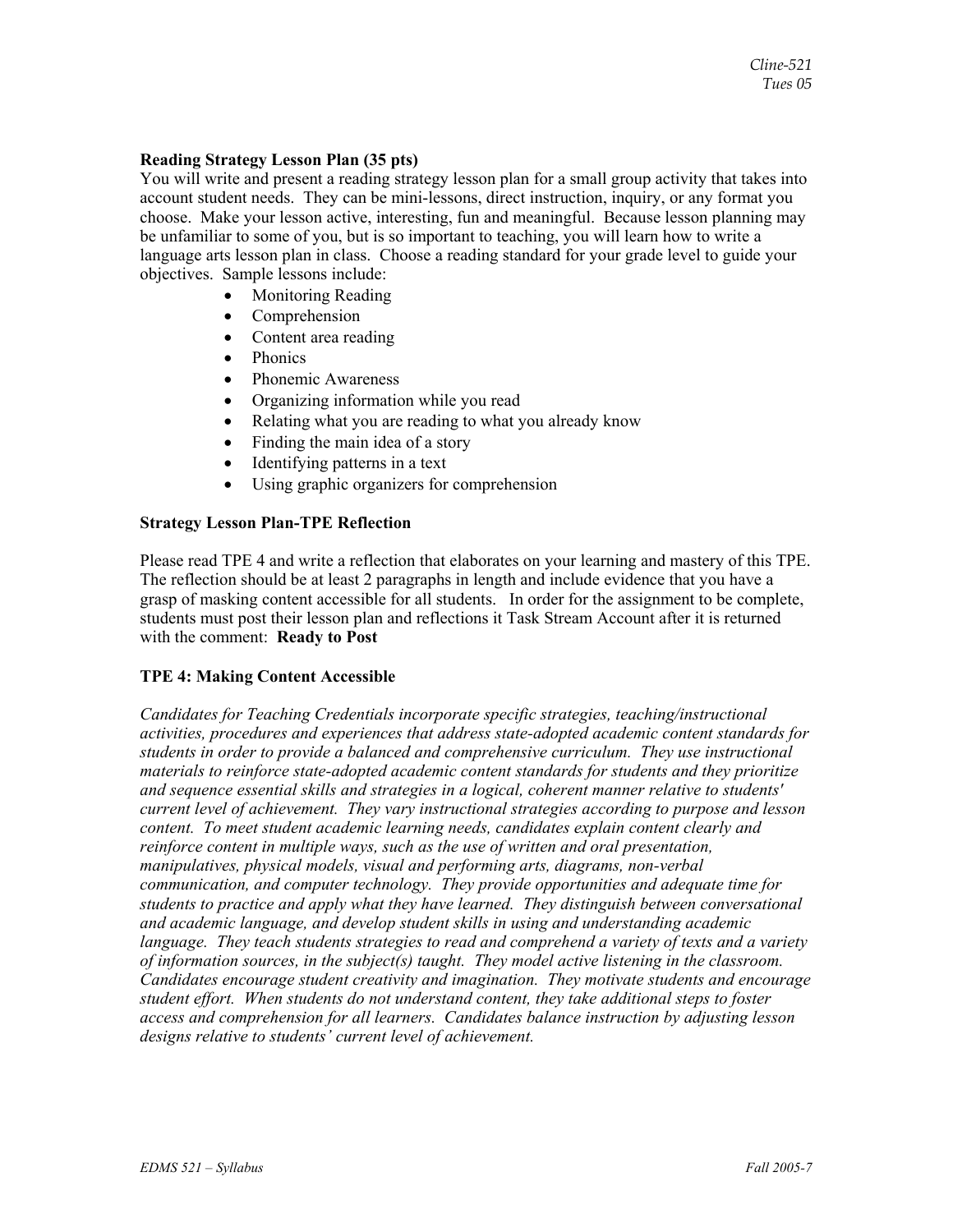#### **Primary Case Study (30 pts)**

Each of you will be assigned a student to tutor each morning for half an hour two days a week. During this time you will be asked to complete an emergent reader/early reader assessment and develop an intervention plan.

**Assessment:** Running Records (one for each week), Clay Observation Survey, Teacher assessments (if available), and any other formal or informal assessments you have conducted.

**Intervention Plan:** Based on the information you have gathered about the student, discuss his or her strengths (very important - what can he or she do) and challenges (what does this student need to work on). Design an Intervention Plan for your student. Knowing what you know about your student as a result of your assessments, what areas should an appropriate intervention plan focus on? Why? Think about what strategies beginning readers need to develop and how teachers can support those activities. Refer to the standards in the reading/language Arts Framework for CA Public Schools for your child's grade level to guide you as you design the intervention plan. Make sure to:

- Identify areas of strength and need (minimum of 4 total) that an instructional plan should focus on – how a teacher could build on the student's strengths and address his/her needs. Select two areas in reading, and one area in writing and oral language.
- Provide specific instructional recommendations for each area (reading, writing and oral language). List one example of an appropriate strategy and/or activity for each identified area. Look for examples in the course readings. For each instructional recommendation, explain why you selected it and how it is going to help your student.

You might also make recommendations for the student and parents: what can the student do on his or her own that is not dependent on the teacher.

Reflection: Reflect on your experience with the Case Study. Based on your classroom observations of reading and writing as well as on what you learned in the assessment/intervention process, what would you do differently or try differently? What other scaffolds or strategies would you use? How would you use them? What other interventions would you try? What would your next steps in assessment be? How do you feel the intervention went? How has this enhanced your experience as a teacher?

## **RICA Resource Notebook--Part 1 (Class Assignment)**

Each of you will develop a Reading/Language Arte Resource Notebook that will be used to inform your teaching. The Resource Notebook has two main objectives. First, is to demonstrate your learning and understanding of the reading and language arts. Second is to start building a resource for your own learning. Be creative and thoughtful in the compilation of the notebook it will be a demonstration that you are ready to teach the language arts to a diverse student population.

The Notebook will be organized around the 13 RICA Content Areas. Each section of the notebook should contain the following:

- A RICA analysis sheet including: (a) what this content area(s) is about (Put it in your own words  $-2$  to 4 sentences), (b) 2 ways of assessing this content area (include rationale); and (c) 1 way of teaching it (description and accommodations). Describe the teaching strategy and explain how it supports reading, writing and/or language arts development.
- A lesson observation form (except for section 1)
- A technology-rich assignment that enhances your teaching and student learning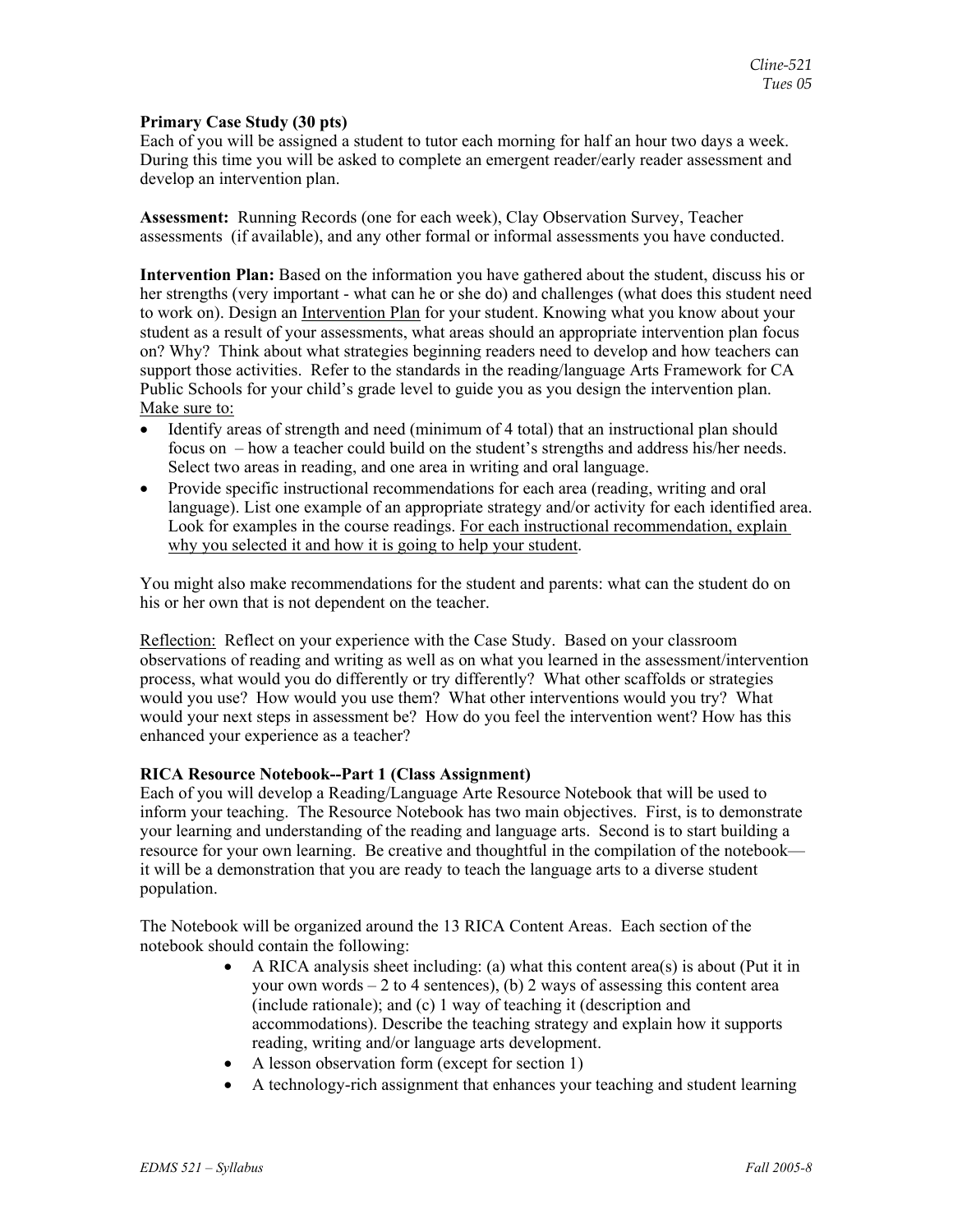• Lesson plans, articles, and any other resources collected within class or student teaching that would be helpful.

For the first semester you will need to complete the following content areas:

- Section 1 Philosophy of Literacy Learning
- Section 3 Planning, Organizing, and Managing Reading Instruction
- Section 4: Phonemic Awareness
- Section 5: Concepts About Print
- Section 6: Systematic, Explicit Phonics and Other Word Identification Strategies
- Section 7: Spelling Instruction
- Section 8: Reading Comprehension Narrative
- Section 13: Vocabulary Development
- Section 14: Structure of the English Language
- Section 15: Intervention Strategies (SDAIE; Scaffolds)

You can choose how to organize this information in your notebook. You may include course assignments (lesson plan, case study, mini book unit, classroom observations and interactive email journals), course handouts and materials from your classroom/school site, examples of lesson plans and student work, information from internet sources or professional journals. You may want to include strategies you will use to teach these content areas. You may even include pictures of students learning a specific strategy as well as your reflection on what was happening, why it worked or didn't work and why that was. You may include one (or more) successful activities that you used in the classroom (must be related to language arts instruction).

Note: Besides the course readings, Dr. Alice Quiocho's web site can also serve as a resource. The address is: http://www.csusm.edu/Quiocho. Click on "reading instruction portfolio." See the section on accommodations for ideas on ways to support second language learners. **Note: See** www.ed.gov/free/ **for free Educational Materials.California Reading Initiative Reading/ Language Arts Components Grid** (Quiocho, 2000)

| Component | <b>How to Assess</b> | <b>How to Teach It</b><br>(Strategies) | Accommodations |
|-----------|----------------------|----------------------------------------|----------------|
|           |                      |                                        |                |
|           |                      |                                        |                |
|           |                      |                                        |                |
|           |                      |                                        |                |
|           |                      |                                        |                |
|           |                      |                                        |                |
|           |                      |                                        |                |
|           |                      |                                        |                |
|           |                      |                                        |                |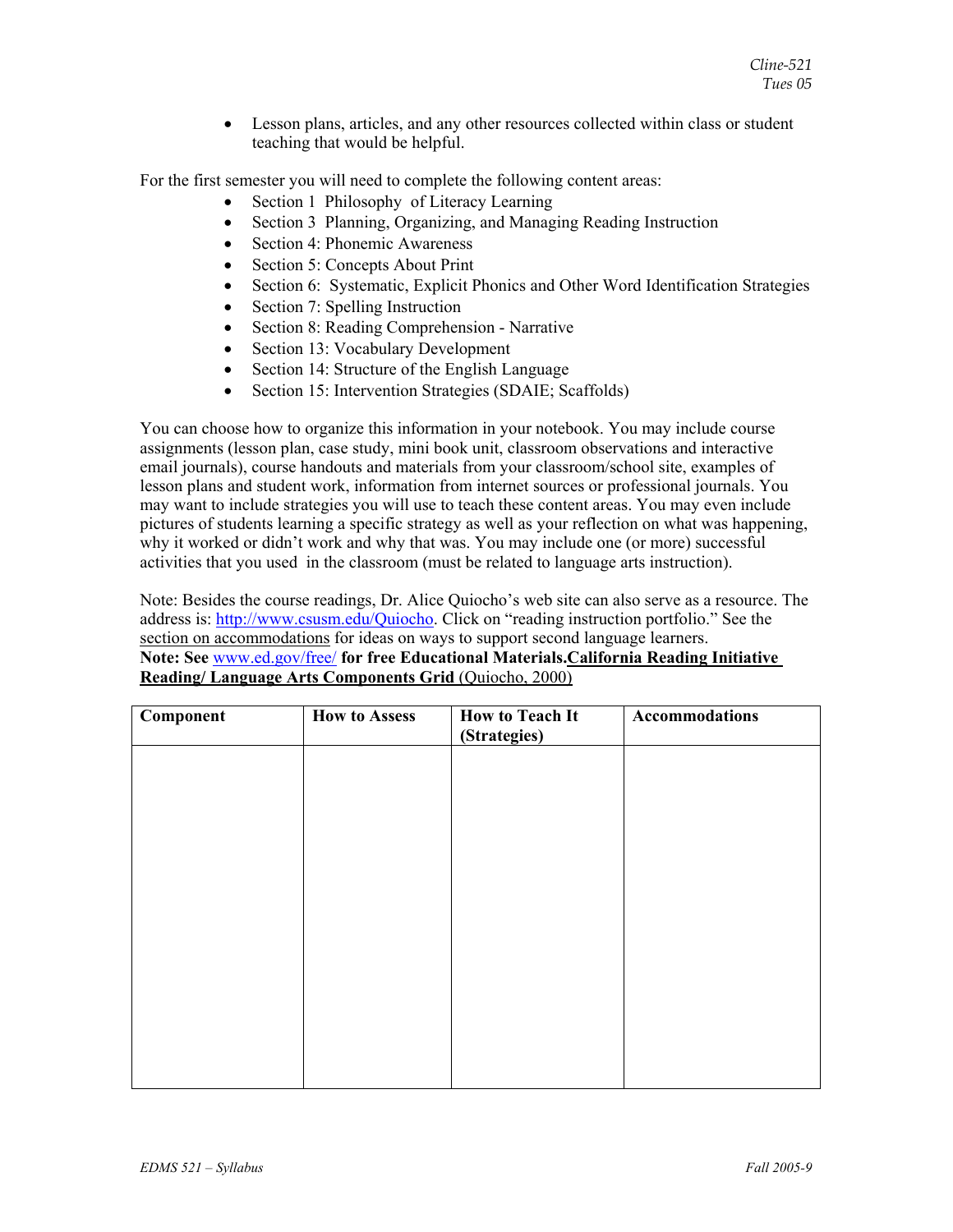Example 2 RICA Analysis Sheet

| Component                                                                                                                                                           | <b>How to Assess</b>                                                                                                                                                                                                                                                                                                                                                                                                                                                                                                                                                                              | <b>How to Teach it</b>                                                                                                                                                                                                                                                                                                                                                                                                                                                                                                                                                                                                                                                | <b>Accommodations</b>                                                                                                                                                                                                                                                                                                                                                                                                                                                                                                                                                                                                                                                                                                                                                                                                                                                                                                                                                                                                                                                                                                           |
|---------------------------------------------------------------------------------------------------------------------------------------------------------------------|---------------------------------------------------------------------------------------------------------------------------------------------------------------------------------------------------------------------------------------------------------------------------------------------------------------------------------------------------------------------------------------------------------------------------------------------------------------------------------------------------------------------------------------------------------------------------------------------------|-----------------------------------------------------------------------------------------------------------------------------------------------------------------------------------------------------------------------------------------------------------------------------------------------------------------------------------------------------------------------------------------------------------------------------------------------------------------------------------------------------------------------------------------------------------------------------------------------------------------------------------------------------------------------|---------------------------------------------------------------------------------------------------------------------------------------------------------------------------------------------------------------------------------------------------------------------------------------------------------------------------------------------------------------------------------------------------------------------------------------------------------------------------------------------------------------------------------------------------------------------------------------------------------------------------------------------------------------------------------------------------------------------------------------------------------------------------------------------------------------------------------------------------------------------------------------------------------------------------------------------------------------------------------------------------------------------------------------------------------------------------------------------------------------------------------|
|                                                                                                                                                                     |                                                                                                                                                                                                                                                                                                                                                                                                                                                                                                                                                                                                   | (Strategies)                                                                                                                                                                                                                                                                                                                                                                                                                                                                                                                                                                                                                                                          |                                                                                                                                                                                                                                                                                                                                                                                                                                                                                                                                                                                                                                                                                                                                                                                                                                                                                                                                                                                                                                                                                                                                 |
| Phonemic<br>Awareness is the<br>conscious<br>awareness of<br>words are made<br>up of individual<br>sounds-it is the<br>awareness of the<br>sounds of a<br>language. | Phonemic awareness is<br>assessed by finding out whether<br>or not the student is capable of<br>manipulating the language. For<br>example;<br>I would ask a student to<br>$\bullet$<br>pick out the first sound or<br>last sound of a word,<br>I would ask the student to<br>$\bullet$<br>identify, pronounce and<br>blend sounds or a segment<br>of a word,<br>I would ask students to<br>$\bullet$<br>identify sentences, words,<br>or sounds to see if they are<br>aware of the structure of a<br>sentence.<br><b>Assessment Tools</b><br>1.) The Yopp-Singer Test of<br>Phonemic Segmentation | These are strategies that can<br>be used to teach ELL and<br>non-ELL students phonetic<br>awareness,<br>Involve students in<br>$\bullet$<br>poetry, rhymes and<br>songs of all types,<br>Use a chant to clap<br>$\bullet$<br>syllables in students'<br>names,<br>Sort known objects or<br>$\bullet$<br>pictures into groups of<br>similar sounds (Realia<br>Cans),<br>Play a guessing game<br>$\bullet$<br>using picture cards and<br>help the children to put<br>together blends to make<br>their guess,<br>Sing songs that allow<br>$\bullet$<br>children to replace<br>sounds with other<br>sounds, even to make<br>nonsense words,<br>Read to your students.<br>٠ | For children with special<br>needs I would use these<br>strategies,<br>Specific skills<br>instruction alongside a<br>basal reading<br>program-This means I<br>would ask students<br>what sounds they hear<br>in certain words or<br>what word would<br>make sense in an<br>empty space within a<br>sentence. This strategy<br>would allow me to<br>assess my student's<br>progress,<br>Great children's<br>$\bullet$<br>literature books<br>including, nursery<br>rhymes, alliterative<br>books, picture books,<br>rhyming books,<br>repetitive pattern<br>books, Dr. Seuss<br>books, and alphabet<br>books with word-<br>picture formats,<br>Rhymes, chants, finger<br>$\bullet$<br>rhymes,<br>manipulatives, games,<br>role-playing,<br>Writing journals and<br>quick writes<br>(encourage invented<br>spelling!),<br>Provide a print rich<br>environment including<br>the use of Word<br>Walls,<br>Rebus activities- this<br>$\bullet$<br>activity is when you<br>replace a noun in a<br>sentence with a picture<br>of the noun. The<br>student can then<br>replace the picture<br>with an invented<br>spelling of the word. |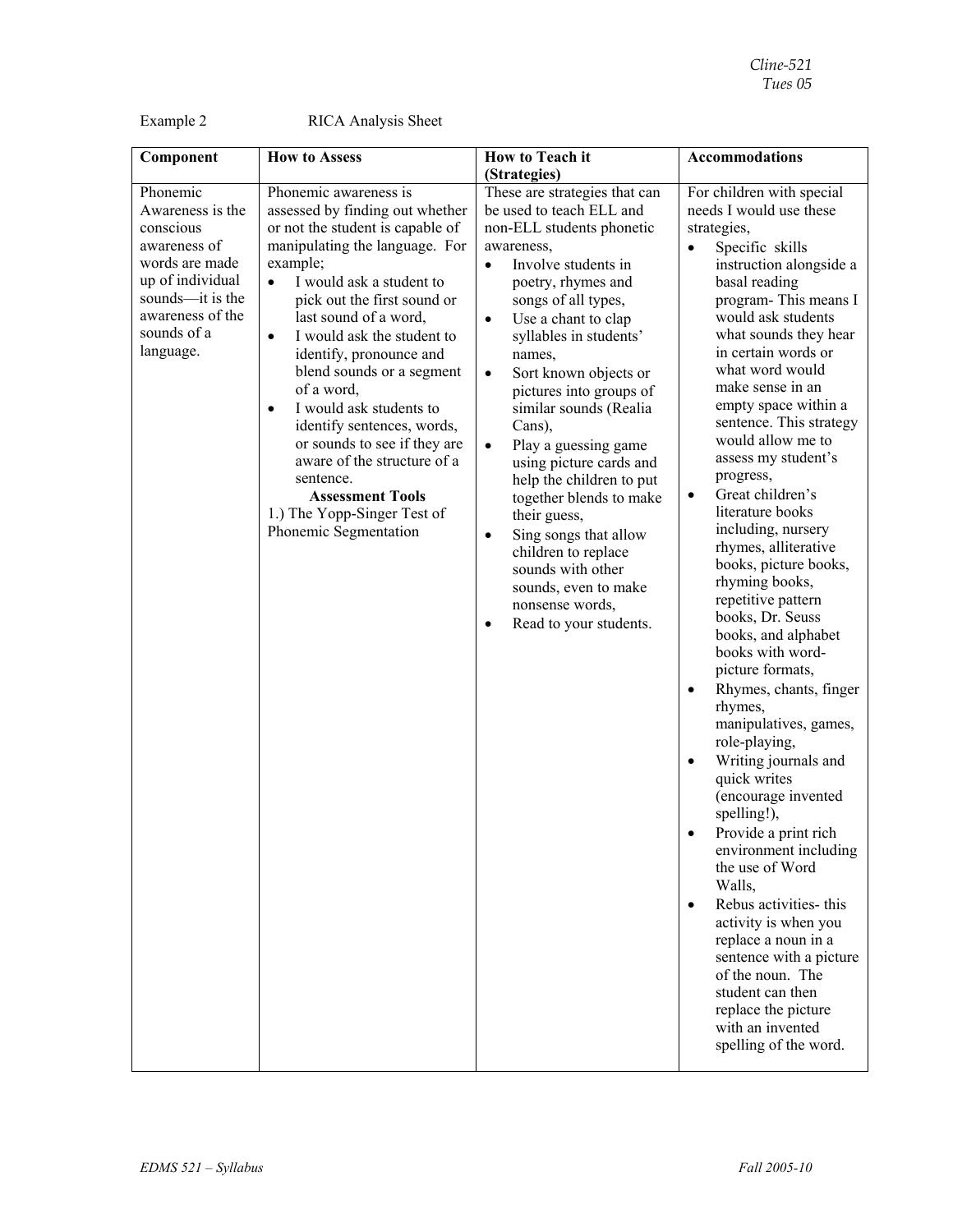#### **TPE Reflection Sample**

Read over the TPE and use it as a foundation to write your reflection. Use sentences, such as,

- In order to make content accessible to all students, I will...,
- I will provide opportunities to practice by ...,
- I will motivate students by ... as demonstrated by.

Also, use the concepts of the TPEs, such as,

- $\bullet$  I will motivate by ...,
- I will teach by ...
- I will retreach by ...,
- I will provide opportunities for practice by...

#### FOR EXAMPLE:

The development of my lesson plan demonstrates my understanding of Standards Based Instruction and TPE 4: Making Content Accessible. This lesson plan addresses the Language Arts Standard ? for a ?? grade class of varying abilities, skills, and proficiencies. I have used the following materials to reinforce state-adopted academic content standards ??

In my lesson, I have made content accessible to all students in several ways, including ??. ??, and ??. This creates a lesson that is balanced and comprehensive.

I use the following strategies to reinforce content (SDAIE, MULTIPLE INTELLIGENCES, PRIMARY LANGUAGE SUPPORT, VISUAL, MANIPULATIVES, PHYSICAL MODELS, WRITTEN AND ORAL PRESENTATION, VISUAL AND PEERFORMIG ARTS AND DIAGRAMS).

In my lesson, I provide the following opportunities for students to practice and apply what they have learned ??

I motivate students by ??

I am able to incorporate technology by using the following ??

For those students not comprehending, I use the following strategies to reteach and foster access and comprehension for all students ??

I will foster a creative and imaginative atmosphere by

In my lessons, I take into account students' level of achievement by including the following modifications??